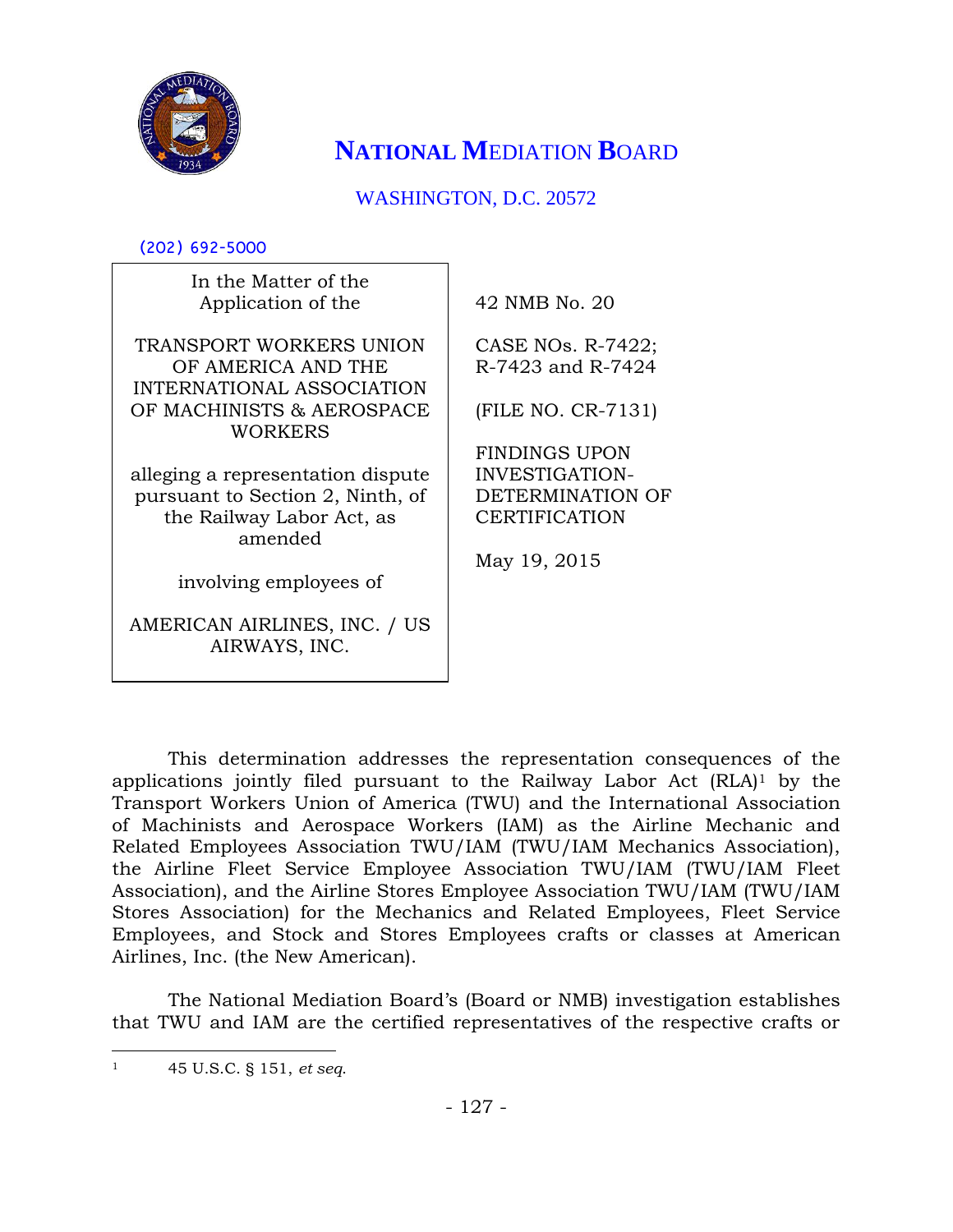classes at pre-merger American and pre-merger US Airways and each of the TWU/IAM Associations represents all of the employees in the crafts or classes at issue. Accordingly, based on its investigation and for the reasons discussed below, the NMB finds that the TWU/IAM Mechanics Association, the TWU/IAM Fleet Association, and the TWU/IAM Stores Association are the certified representatives of the Mechanics and Related Employees, Fleet Service Employees, and Stock and Stores Employees crafts or classes, respectively, at the New American.

#### PROCEDURAL BACKGROUND

On August 6, 2014, TWU and IAM jointly filed applications alleging a representation dispute involving the crafts or classes of Mechanics and Related Employees, Fleet Service Employees, and Stock and Stores Employees at the New American. TWU and IAM asserted that American Airlines, Inc. (American) and US Airways, Inc. (US Airways) constituted a single transportation system. The applications were designated NMB File No. CR-7131 and the Board assigned Maria-Kate Dowling to investigate.

On April 15, 2015, the Board found that American and US Airways operate as a single transportation system under the RLA for the Mechanics and Related Employees, the Fleet Service Employees, and the Stock and Stores Employees crafts or classes. *American Airlines/US Airways*, 42 NMB 35 (2015). Pursuant to the Board's Representation Manual (Manual) Section 19.6, this determination addresses the representation of those employees.

The Board's April 15, 2015 determination stated the following: "Any Intervenor has 30 days from the date of this determination to file an application supported by a showing of interest of at least 50% of the single transportation system in accordance with Manual Sections 19.601 and 19.603." No Intervenor filed an application in this case.

#### STATEMENT OF FACTS

The Mechanics and Related craft or class is represented by TWU at premerger American under the Board's certification in *American Airlines, Inc./TWA Airlines*, 29 NMB 293 (2002). At US Airways, the Mechanics and Related craft or class is represented by IAM under the Board's certification in *US Airways/America West Airlines*, 33 NMB 321 (2006). TWU was certified as the representative of the Fleet Service Employees craft or class at pre-merger American in NMB Case No. R-6873. *American Airlines, Inc./TWA Airlines*, 29 NMB 293 (2002). IAM was certified to represent the Fleet Service Employees craft or class at US Airways in NMB Case No. R-6248. *US Airways/America West Airlines*, 33 NMB 191 (2006). TWU represents the Stock and Stores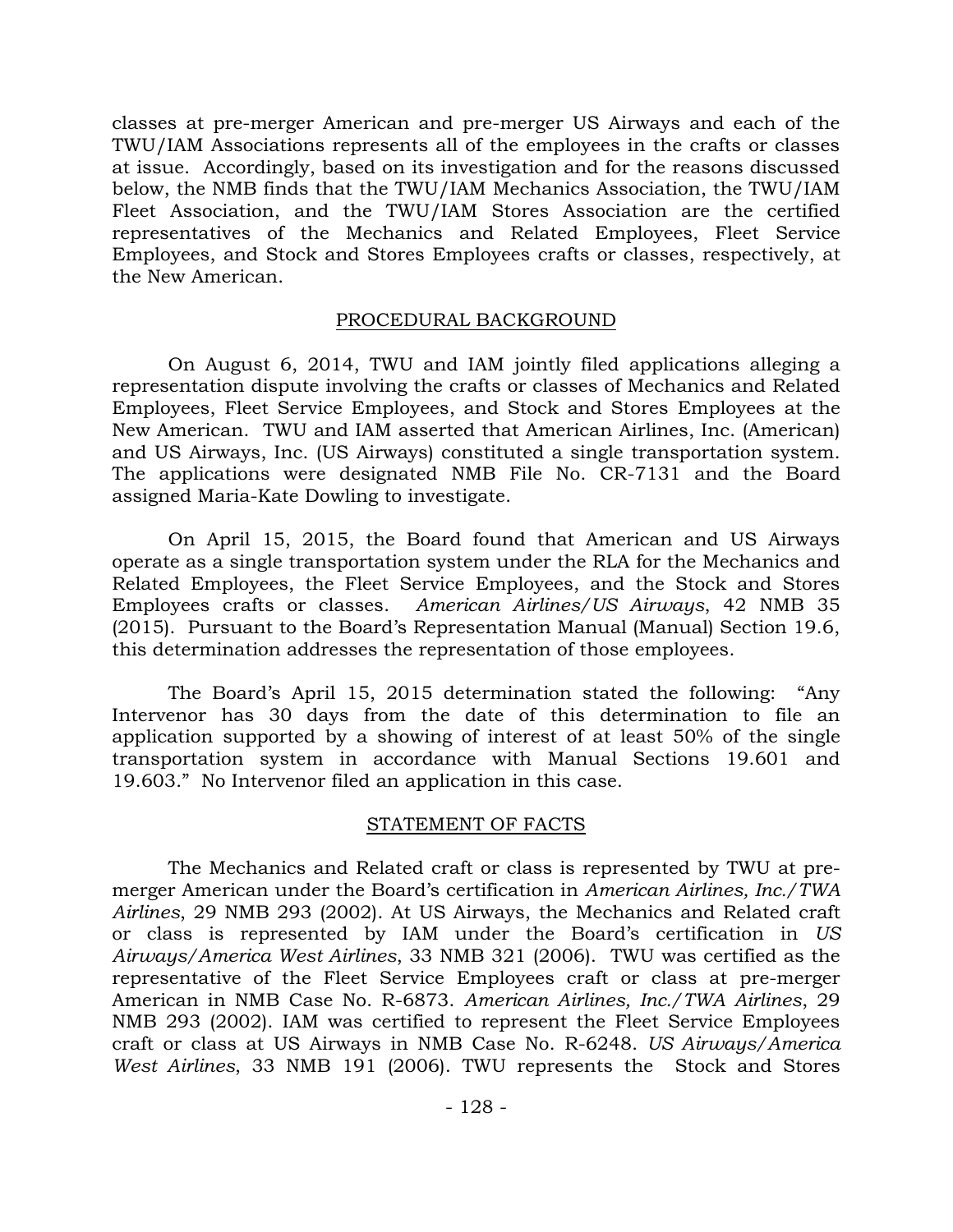employees at pre-merger American under the Board's certification in NMB Case R-1477. *American Airlines, Inc./TWA Airlines*, 29 NMB 293 (2002). IAM is the certified representative of the Stock Clerks craft or class on US Airways pursuant to the Board's determination in NMB Case No. R-7100. *US Airways/America West Airlines*, 33 NMB 375 (2006).

Prior to filing the instant single carrier applications, TWU and IAM formed the TWU/IAM Mechanics Association, TWU/IAM Fleet Association, and the TWU/IAM Stores Association for the purposes of representing the Mechanics and Related, Fleet Service, and Stock and Stores employee groups at the New American. Each of the Association agreements indicates that both the TWU and the IAM had the authority under their applicable governing documents to enter into the joint labor organization agreement.

#### DISCUSSION

The RLA defines "representative" as "any person or persons, labor union, organization, or corporation designated either by a carrier or group of carriers or by their employees, to act for them." 45 U.S.C. § 151, Sixth. In *Dobbs International Services, Inc.*, 27 NMB 537 (2000), the Board rejected a contention that an application filed by a joint council formed by the International Brotherhood of Teamsters (IBT) and the Hotel Employees & Restaurant Employees (HERE) should be dismissed because the joint council was an "ad hoc organization" created specifically for filing the representation application and neither the IBT nor HERE individually had the necessary majority support on the carrier's system. IBT locals and HERE locals represented Dobbs kitchen, catering and related employees at airports and AMTRAK rail locations nationwide pursuant to voluntary recognitions or National Labor Relations Board (NLRB) certifications and collective bargaining agreements with Dobbs. The Board found not only that the joint council met the Act's definition of "representative," but also that "[u]nder the RLA, labor unions may coalesce into organizations and councils to represent employees as the IBT and HERE have done in this case." *Dobbs*, 27 NMB at 546.

Subsequently, the Board certified the joint council without an election. *Dobbs International Service, Inc.*, 28 NMB 7 (2000). The Board noted that following the formation of the IBT Locals and the HERE Locals into the joint council, the joint council represented 6,817 of 10,651 (64%) of the employees in question and that the joint council also submitted signed authorization cards from 1,537 of 2,240 unrepresented Dobbs employees. On this basis, Dobbs voluntarily recognized the joint council and Dobbs and the joint council entered into a collective bargaining agreement covering all the employees in the craft or class formerly represented by IBT and HERE separately. The Board noted that Dobbs and the joint council agreed to certification without an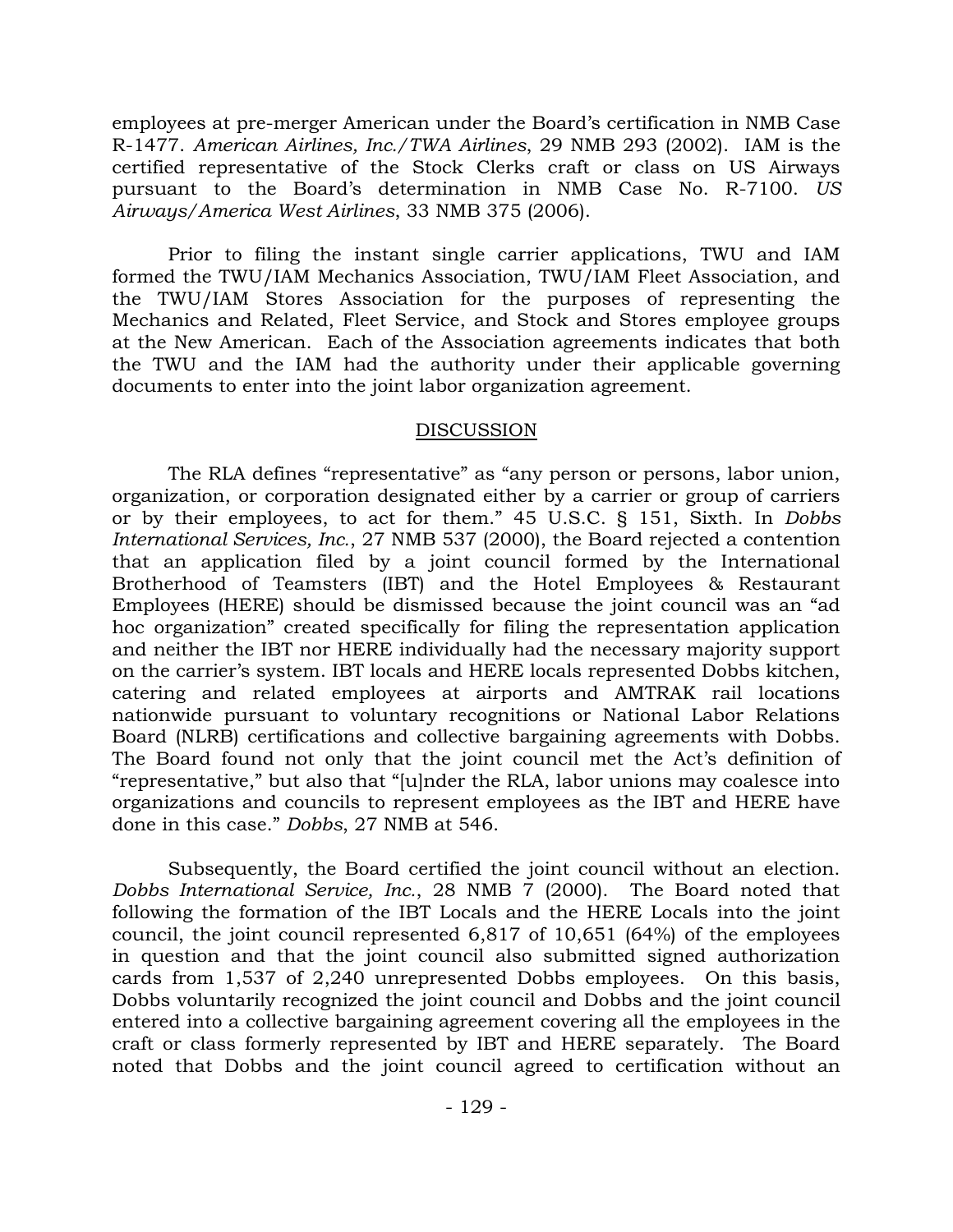election and found that, on the basis of the collective bargaining agreement, the dues authorizations and the authorization cards, the overall showing of support for the joint council was 93.5% (9,954 employees of a total of 10,651). For these reasons, the Board concluded that a majority of the craft or class had determined that the joint council should be their representative. *Dobbs*, 28 NMB at at 10-11.

In the instant case, the TWU/IAM Associations were formed by the certified representatives of Mechanics and Related Employees, Fleet Service Employees, and Stock and Stores Employees crafts or classes at pre-merger American and pre-merger US Airways. The purpose of TWU/IAM Associations is to represent the employees in the respective crafts or classes to collectively bargain under the RLA and thus the Associations clearly fall within the definition of a representative under the Act. Further, on the basis of these certifications, the TWU/IAM Associations represent 100% of these crafts or classes at the New American. The Board has consistently extended an organization's certification to cover employees in the craft or class on the entire system when the numbers of employees on each part of the system are not comparable. *American Airlines/ US Airways*, 41 NMB 289 (2014)(Flight Deck Crewmembers); *see also American Airlines/US Airways*, 41 NMB 237 (2014) (Flight Attendants); *United Air Lines/Continental Airlines,* 38 NMB 249 (2011). In cases where an organization has certifications covering the crafts or classes at each pre-merger carrier, the Board has certified that organization as the representative of the combined craft or class at the merged carrier without an election. *See United Air Lines/Continental Airlines*, 39 NMB 171 (2011); *United Air Lines/Continental Airlines*, 39 NMB 167 (2011); *US Airways/America West Airlines*, 33 NMB 293 (2006); *Pennsylvania Airlines/Allegheny Commuter Airlines*, 19 NMB 362 (1992).

The TWU/IAM Associations that were formed by TWU and IAM represent all of the employees in these crafts or classes on the merged system and the New American has not objected to the certification of the TWU/IAM Associations. Therefore, TWU's and IAM's certifications are extended to cover the merged crafts or classes with the respective TWU/IAM Association as the certified representative and the TWU's and IAM's individual certifications are terminated.

### **CONCLUSION**

The Board finds that the TWU/IAM Mechanics Association is the certified representative of the Mechanics and Related Employees craft or class at the New American and that certification hereinafter will be referred to as the certification in NMB Case No. R-7422. TWU's certification in NMB Case No. R-6872 and IAM's Certification in NMB Case No. R-4593 are extinguished. The